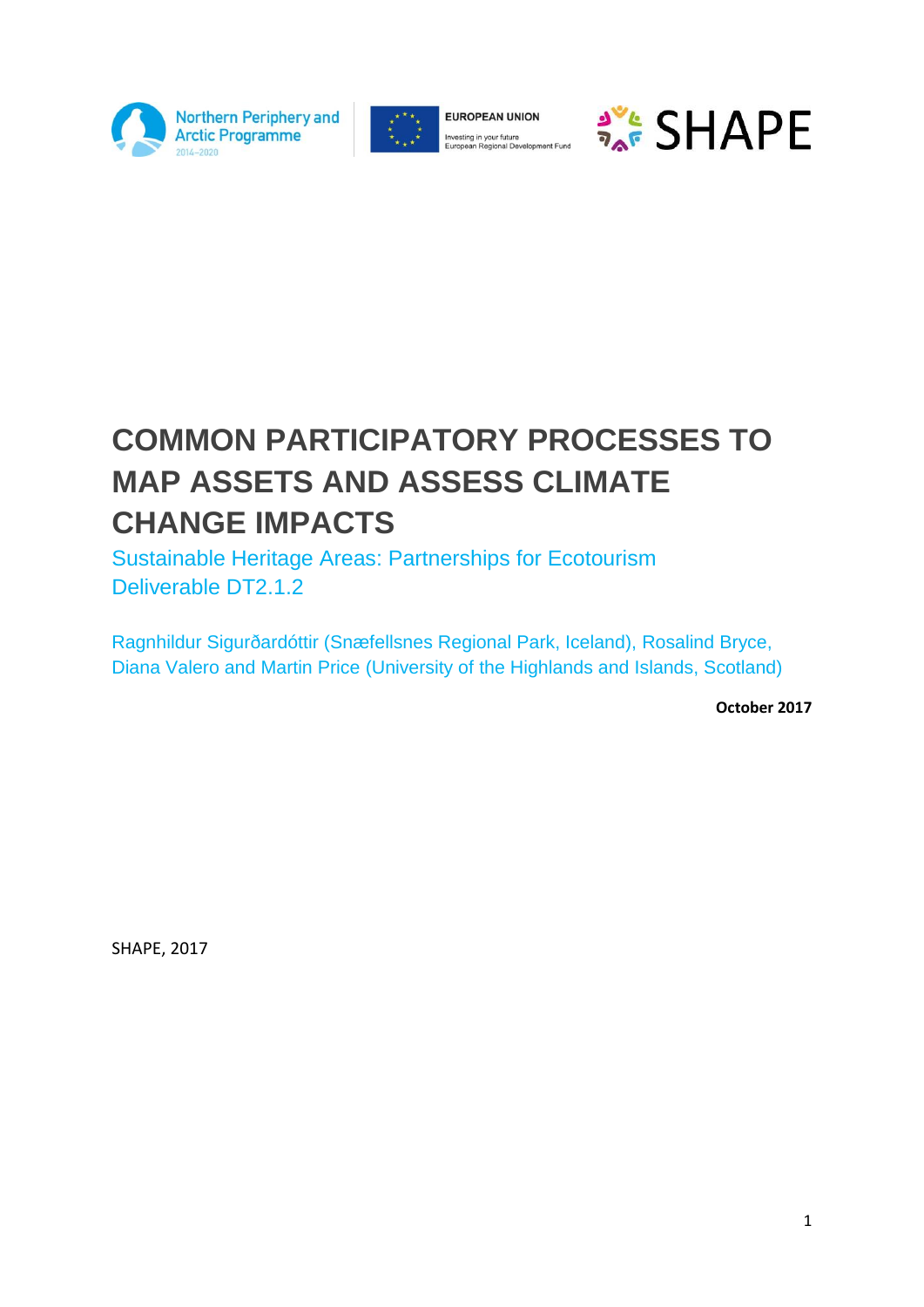





## Acronyms

SHA Sustainable Heritage Area

## 1. Introduction

One objective of the SHAPE project is to establish enduring stakeholder partnerships that maintain and develop cultural and natural heritage assets in SHAs through ecotourism initiatives that contribute to the sustainable growth of local communities, and transnationally share the experience gained.

One of the first steps to achieve this objective is to 1) identify the natural and cultural assets existing in the SHAs through participatory stakeholder processes and 2) assess the challenges that need to be addressed in order to capitalise on the identified assets. In some cases, this may mean the first attempt in a very long time to map assets in the area; in others, it may involve managing and overcoming a lack of motivation – or even conflict – among individuals and organisations.

The cultural and natural heritage of the SHAs is fundamental to local people's sense of identity and, at the same time, represents key assets for developing ecotourism. By bringing the diverse stakeholders together to identify these assets, agree on common goals and work together on ecotourism initiatives, SHAPE will create virtuous circles that support economically robust communities as well as maintaining their cultural/natural heritage. The collaborative input of diverse stakeholders will be crucial to establishing a full understanding of the natural and cultural assets in each SHA and to developing new products/services.

The purpose of this document is to provide common methods and guidelines for the development of participatory processes in SHAs to i) map natural and cultural heritage assets and infrastructure ii) identify gaps in provision and assets for ecotourism products or the creation of experiences in each SHA, and iii) consider potential climate change impacts and mitigation measures.

The guidelines proposed here are based on an academic literature review (SHAPE Deliverable DT2.1.1) and the discussions among the project team during the SHAPE partner meeting held in Snaefellness in October 2017. In each partner SHA, the first regional stakeholder workshop(s) will include participatory processes to map natural and cultural heritage assets and assess climate change impacts. The effectiveness of the processes will be evaluated after each workshop to inform the best practice guidelines included in the SHAPE e-service.

An aim of SHAPE isto employ a common approach to certain aspects of asset mapping and assessment of climate change impacts, while ensuring that partners have flexibility in applying them in the context of different SHAs. The common approaches presented here provide a clear starting point and set of guidelines for developing the asset mapping processes. Applying common methods will also allow us to learn how the participatory mapping processes work across a range of contexts, to inform the best practice implementation of these methods in other SHAs and other regions.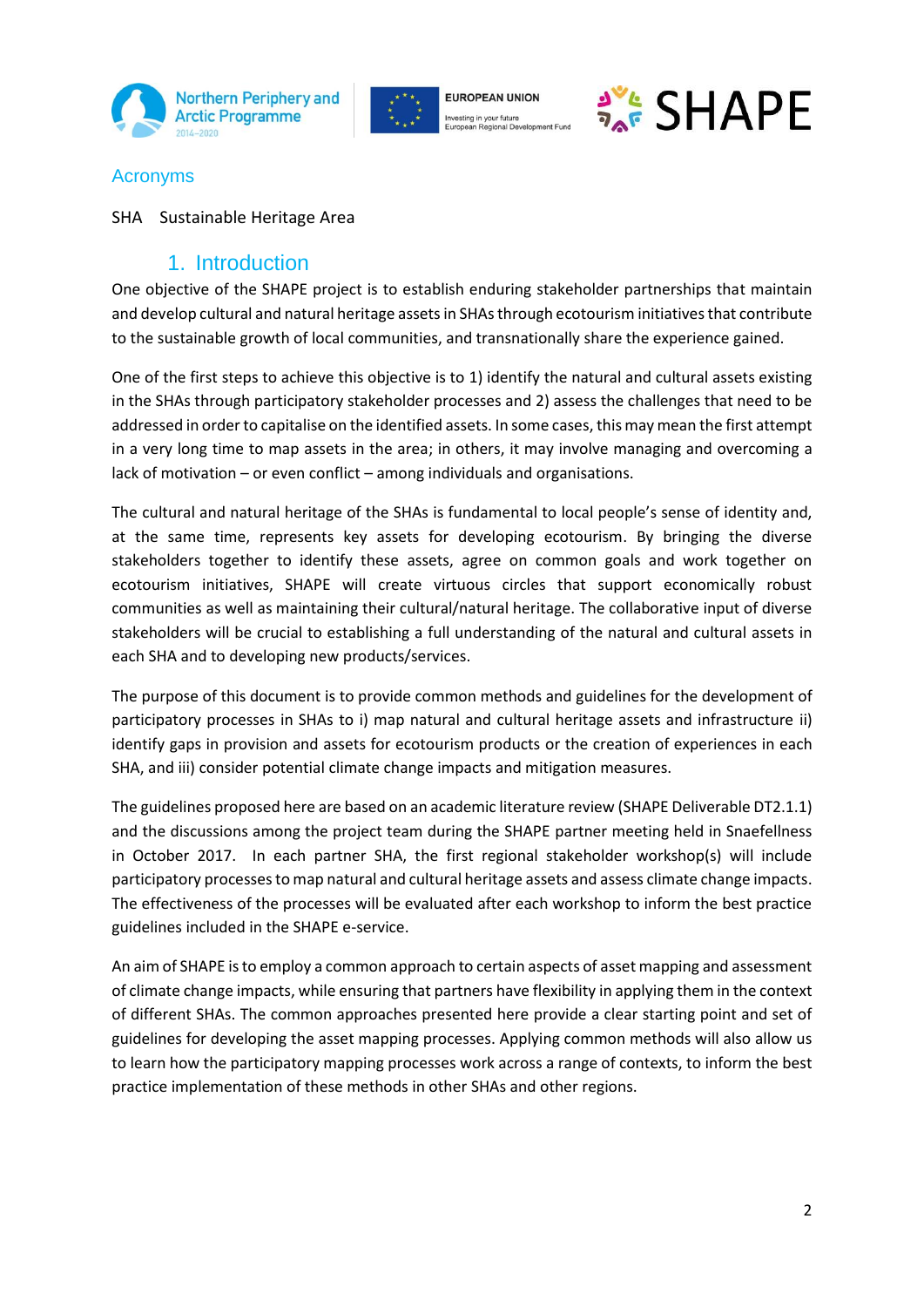





# 2. Common participatory processes for mapping natural and cultural heritage, and existing and desirable infrastructure, and assess potential climate change impact.

#### **2.1. The participatory processes for mapping assets in SHAPE**

As stated in SHAPE Deliverable DT2.1.1 "*participatory asset mapping is the collective gathering of information from community members to compile a map of local assets*" (Ferguson, 2017). The participatory mapping of natural and cultural heritage assets is a key stage within SHAPE as it fulfills two purposes. First, the process will collect fundamental information required for subsequent SHAPE activities by identifying assets that offer valuable potential for the development of sustainable ecotourism initiatives. Second, the mapping process constitutes one of the first activities of the regional stakeholder partnerships. Developing successful mapping processes is important to ensure continuing successful stakeholder engagement during SHAPE. As such, these participatory processes align with the common methods for regional stakeholder meetings developed as SHAPE Deliverable DT1.1.2.

Deliverable DT2.1.1 (Ferguson, 2017) details a list of participatory asset mapping methods – from traditional surveys and interviews to community-engaged mapping based on focus groups and geocrowdsourcing techniques – that the partner in each SHA can implement according to their particular needs and resources. Each of these methods has different strengths and weaknesses (see Table 1) that must be taken into account when designing the participatory mapping processes to be implemented in the SHAs.

| <b>Methods</b>    | <b>Strengths</b>                          | <b>Weaknesses</b>                                |
|-------------------|-------------------------------------------|--------------------------------------------------|
| Community-        | Inclusive of multiple groups<br>$\bullet$ | Requires large space                             |
| Engaged           | Conducted in a single                     | Difficult to coordinate                          |
| Mapping/Focus     | session                                   | Can conceal heterogeneity of                     |
| Groups            | Promotes active discussion<br>$\bullet$   | community                                        |
|                   | Can uncover diverse range<br>$\bullet$    | Some voices may be lost in the                   |
|                   | of assets                                 | crowd                                            |
| Surveys           | Can be distributed in large<br>$\bullet$  | Typically low response rate<br>$\bullet$         |
|                   | numbers                                   | No discussion between participants               |
|                   | Quick and simple to do                    | to develop ideas                                 |
|                   | Participants can contribute<br>$\bullet$  | Valuable information can get missed<br>$\bullet$ |
|                   | at convenient time                        | if questions don't direct to it                  |
|                   | Can reach remote<br>$\bullet$             | Open to misinterpretation                        |
|                   | participants                              |                                                  |
| Interviews        | High level of detail<br>$\bullet$         | Time-consuming<br>$\bullet$                      |
|                   | New direction of enquiry                  | No discussion between participants               |
|                   | can be instigated                         | to develop ideas                                 |
|                   | Individual stories can be                 |                                                  |
|                   | uncovered                                 |                                                  |
| Geo-Crowdsourcing | Remotely accessed<br>$\bullet$            | Lack of representation of some<br>$\bullet$      |
|                   | Participants can contribute               | groups                                           |
|                   | at a convenient time                      | Typically low response rate                      |
|                   | Gathers multiple viewpoints               | Accessibility may be an issue                    |
|                   | Requires few resources                    | Potential data quality issues                    |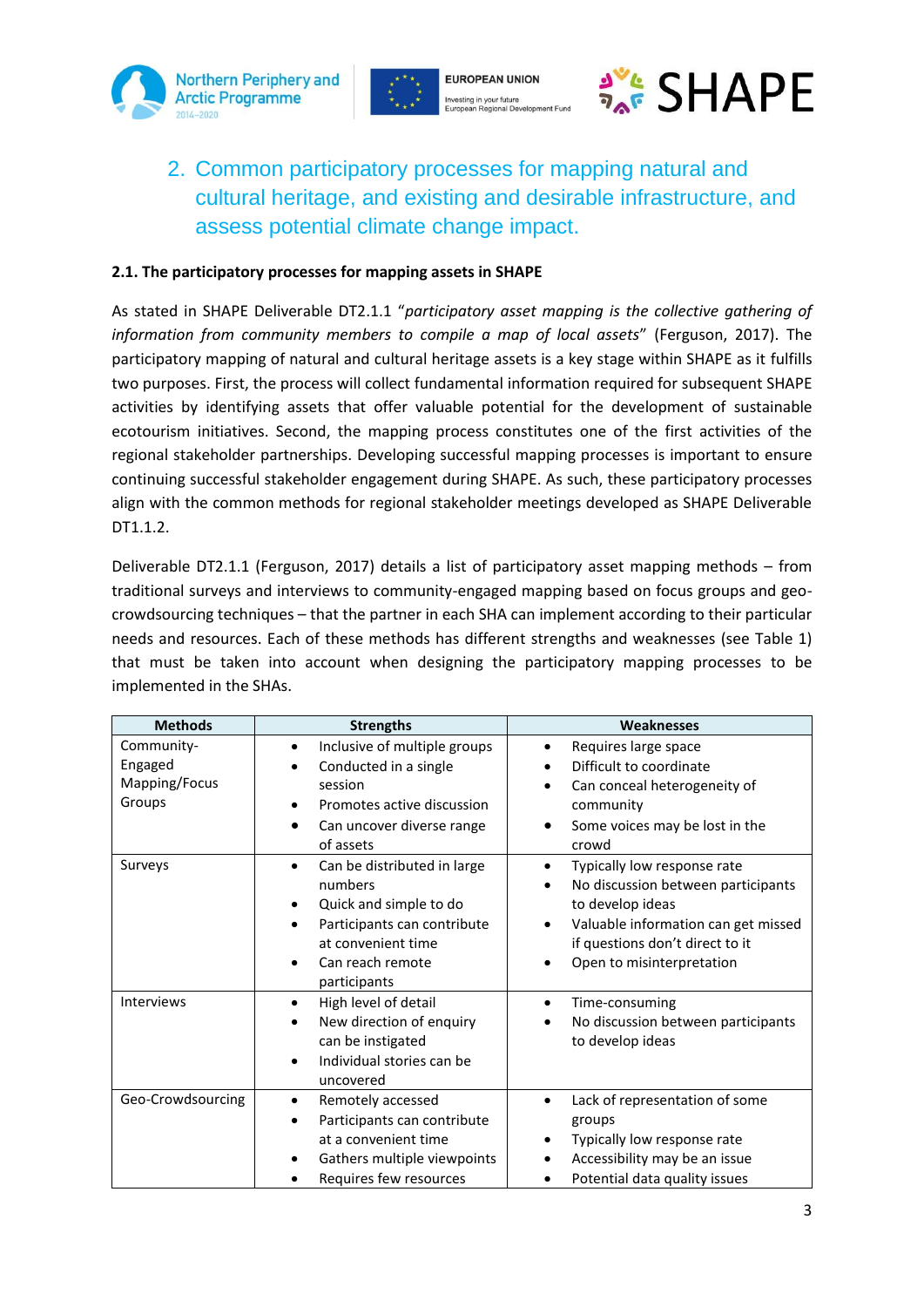







| $\bullet$ | Time efficient                | Mistakes and intentional falsehoods |
|-----------|-------------------------------|-------------------------------------|
| $\bullet$ | User-friendly platforms       | by participants                     |
|           | available                     | No discussion between participants  |
| $\bullet$ | Anonymity and privacy         | to develop ideas                    |
| $\bullet$ | Existing data can be utilised |                                     |
| $\bullet$ | Potentially vast resource     |                                     |

Table 1: Strengths and weaknesses of different participatory methods (Ferguson, 2017, DT2.1.1) .

#### **2.2. Tailored processes acknowledging the unique situation of each SHA**

Every SHA is unique in terms of both its natural and cultural heritage and infrastructure development, and the spatial location of their assets. Furthermore, each SHA faces different stakeholder engagement challenges. For example, in some SHAs, work with stakeholders is at a relatively early stage (e.g. Kujalleq, Greenland) while in others, partnerships are more established (DT1.1.1, DT1.1.2). Therefore, acknowledging the position of each SHA in terms of needs and resources for the development of the participatory mapping processes must be an early step.

An asset mapping audit was designed for completion by the partner associated with each SHA. This was based on the findings of the asset mapping literature review (DT2.1.1) and provided an understanding of previous asset mapping work done in each area and perceived gaps in information (see appendix 1). The results of the audit were presented and discussed in the  $2^{nd}$  partner meeting in Iceland which helped partners to define required next steps in each SHA.

The audit revealed methods used in SHAs (e.g. focus groups, surveys and interviews, data mining). The process also highlighted the existence of shared gaps that constitute common challenges for mapping assets. Common challenges included the development of maps of intangible assets, e.g. mapping of narratives or storytelling; ways of reviewing and updating asset maps, improvement of links between assets and services, and incorporating the use of online mapping tools.

#### **2.3. Guidelines for asset mapping**

Discussion between partners at the  $2<sup>nd</sup>$  partner meeting led to agreement on the following guidelines for participatory asset mapping:

- $\triangleright$  Use paper maps in a focus group setting: this may either be in single regional workshop or with several small stakeholder groups if it is not practical to gather all relevant stakeholder interested at the same time.
- $\triangleright$  The participatory mapping processes should include both place-based and thematic mapping and categorise different types of assets including: tangible assets, intangible assets (e.g. links between stories and the landscape), moveable assets (e.g. tour companies), and infrastructural assets.
- $\triangleright$  Regional stakeholders should also be recognised as important assets (e.g. existing and potential partnerships, social capital).
- $\triangleright$  The mapping process should produce outputs that become available for participating stakeholders and that can be used as a resource in the SHA. Where appropriate, maps or material produced during the sessions should be digitised afterwards. However, there needs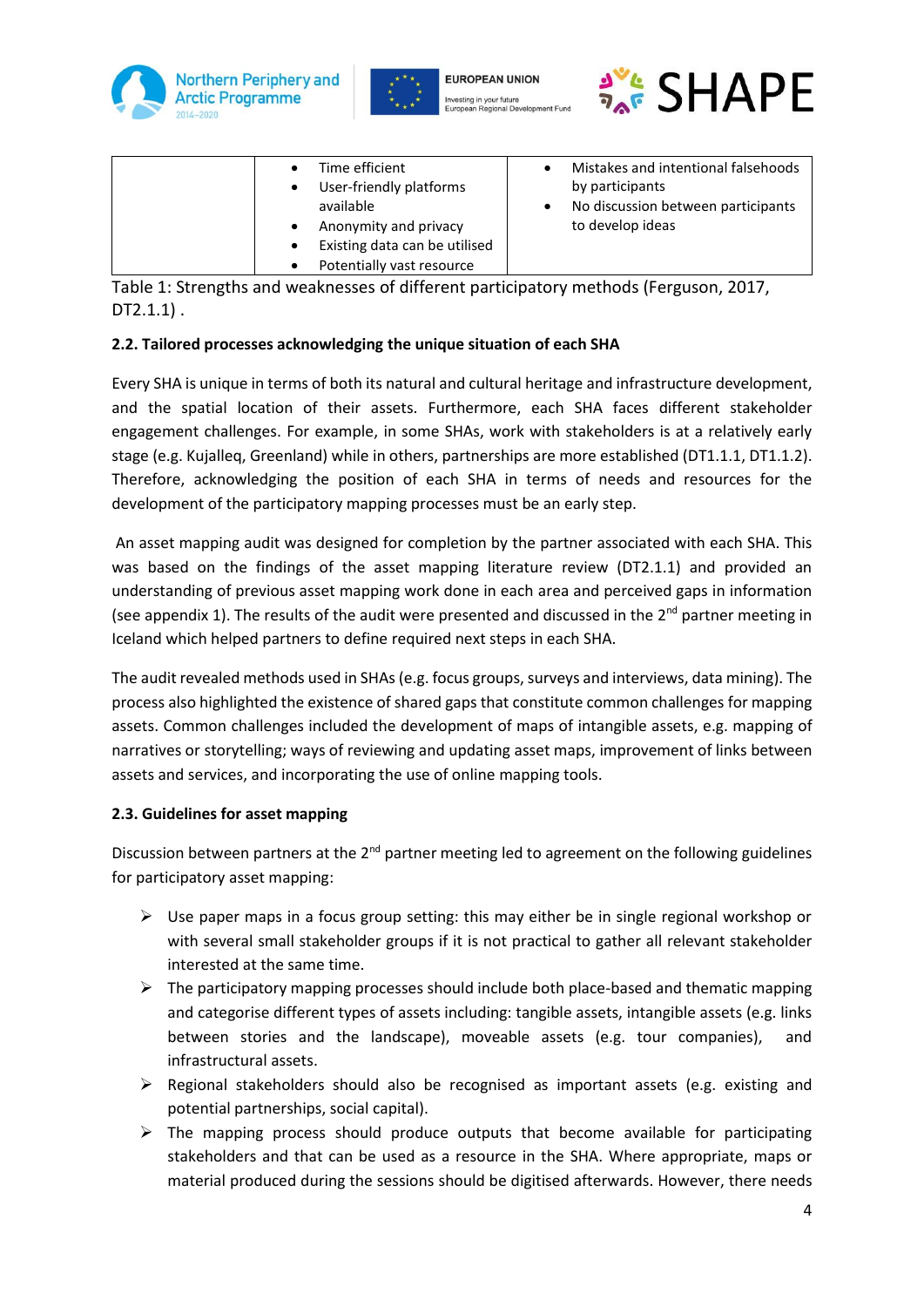





to be a process of agreement and consent for what information should be gathered and made widely available. For example, there may be sensitive assets (natural or cultural) that are susceptible to damage or disturbance that should not be specifically and spatially identified.

- $\triangleright$  The final mapping products should be available, if possible, as a printed version, an online version, and downloadable pdf documents. There should be a strategy in place for continuous data management and updating of the maps in each area. This should include a means by which stakeholders, e.g. local businesses, can update their own information (including hyperlinks to their websites).
- $\triangleright$  Partners should consider the potential for using the asset mapping process as an opportunity to raise awareness and build capacity in SHAs. For example, opportunities should be explored to build links with schools, colleges, and universities. University students might be engaged through internships and contribute to stakeholder training on asset mapping.

#### **2.4. Guidelines for considering challenges (including climate change impacts) and solutions in each SHA**

The draft asset maps developed with stakeholders can be used to facilitate further discussion about the existing and potential challenges to maintaining natural and cultural heritage and developing sustainable ecotourism. This should include some consideration of climate change impacts. As stated in SHAPE Deliverable DT.2.1.1, climate change requires SHAs to build on their adaptive capacity by taking action to protect assets, and identifying and improving areas that are most favourable, to take advantage of climate change opportunities (Ferguson, 2017). There should also be an opportunity for stakeholders to suggest potential solutions to challenges, or new or enhanced initiatives that will protect and enhance assets and contribute to sustainable ecotourism. Participatory processes with stakeholders will draw on the common methods for stakeholder engagement developed in SHAPE Deliverable DT.1.1.2 (SWOT analysis, ranking/priorisation exercises, etc). It is important that these discussions are facilitated in ways that convey the importance of sustainability underpinning of SHAPE ecotourism initiatives.

#### **2.5. Common outputs of the participatory processes**

The outputs derived from the asset mapping processes described above will vary between SHAs depending on their geographical context, stakeholder engagement strategy, and where they are starting from in terms of establishing ecotourism initiatives. However, each SHA will work towards meeting the following criteria for asset mapping outputs:

- $\triangleright$  Active engagement of stakeholders in asset mapping: This should include identifying existing and potential stakeholder partnerships (see DT.1.1.2, DT1.1.3)
- $\triangleright$  Provide evidence of different and collective views on SHA assets among stakeholders
- $\triangleright$  Produce a heritage and infrastructure map of each SHA (to form part of DT2.2.1)
- $\triangleright$  Provide a report on innovations, potentials and gaps (to form part of DT2.2.2)
- Provide a climate change evaluation (to form part of DT2.2.3)

In addition, each partner should provide documentation about asset mapping. This should include information about workshops, focus groups and other events such as agendas and promotional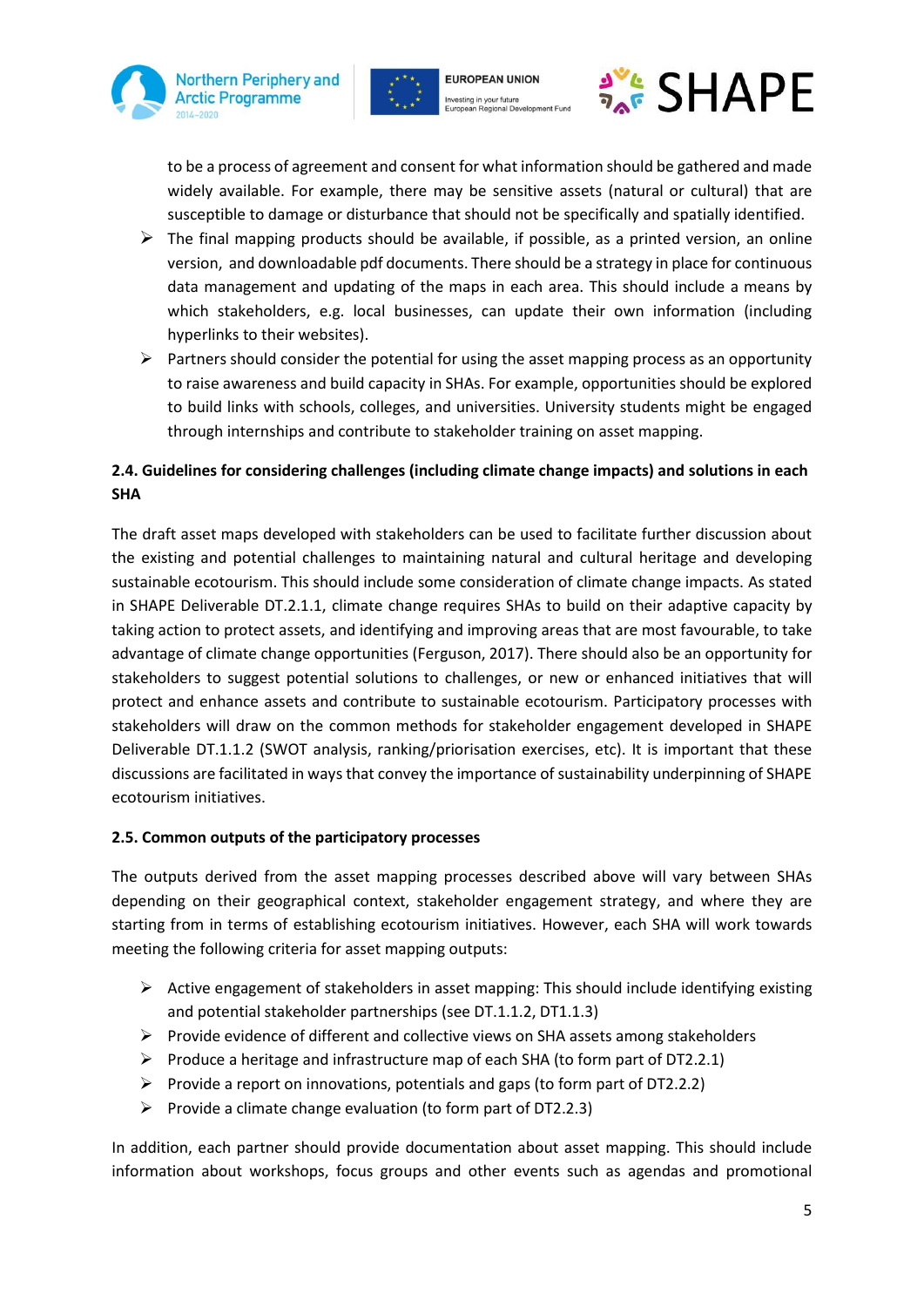



**SHAPE** 

material (e.g. leaflets, posters etc. and social media (e.g. blog posts, facebook posts, tweets, etc.); information about the participants (e.g. list of stakeholders, sign-in sheets); materials used (e.g. maps, flipcharts, posters, questionnaires, etc.); and evidence of the discussions during the workshop. If audio, video, or photography are to be used, this should be explained to participants in advance and informed consent obtained using appropriate institutional ethics procedures.

These outputs may vary in form depending on the participatory mapping methods and stakeholder engagement methods chosen by the partners in each SHA according to local needs and characteristics. However, all of them shall meet common minimum criteria concerning materials, content, and stakeholder engagement.

The workshops are meant to create material that allows the analysis and further development of the work done during the sessions. These materials include: information about the workshop such as the agenda and any promotional material for the workshop including both traditional media (e.g. leaflets, event posters) and social media.

# 3. Summary of guidelines for developing the mapping participatory processes

- Complete audit of mapping in the SHA in terms of existing data/material, resources, and select the methods that are best aligned with the results.
- Using mapping focus groups with paper maps with existing data is a good starting point.
- Consider both place-based mapping and thematic mapping.
- Categorise different types of natural and cultural heritage, including tangible, intangible and movable assets.
- Make the outputs available for the participants (depending on sensitivity of information) and establish a mechanism for updating information involving stakeholders if possible.
- Contribute to mapping capacity-building in the SHA.
- Discuss with the stakeholders during the mapping workshops the challenges to sustainable ecotourism in the area in general and in relation to the assets identified.
- Provide an opportunity for stakeholders to contribute ideas related to solutions and sustainable ecotourism initiatives.
- Ensure that information is collected in a standardised format and obtain participant consent.
- Fully engage the stakeholders in the process and build on existing potential stakeholder partnerships.

## Acknowledgments

This deliverable has been based on the discussions among partners in the SHAPE project during the workshop held in Snaefellness on asset mapping on the 11<sup>th</sup> of October 2017. This project has received funding from the European Union's Northern Periphery and Arctic Programme.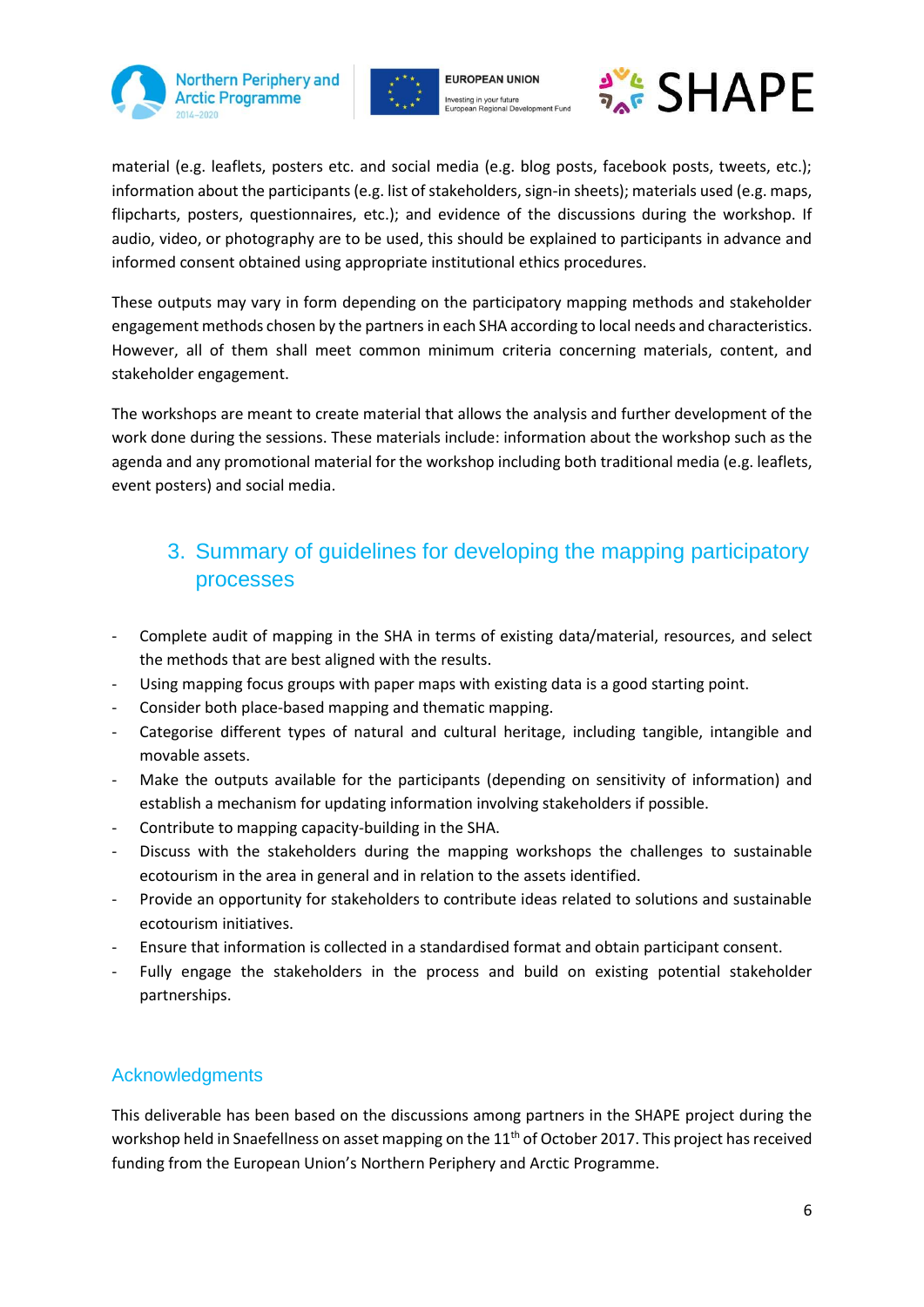





## **References**

Ferguson, L., 2017. Mapping and managing natural and cultural assets. SHAPE Report. Deliverable 2.1.1, Sustainable Heritage Areas: Partnerships for Ecotourism (SHAPE). pp. 106

Bryce, R. and Valero, D., 2017. Common methods for regional stakeholder meetings. Deliverable 1.1.2, Sustainable Heritage Areas: Partnerships for Ecotourism (SHAPE). pp. 6

Bryce, R., 2017. Common methods to identify stakeholder groups and interactions. Deliverable 1.1.1, Sustainable Heritage Areas: Partnerships for Ecotourism (SHAPE). pp. 11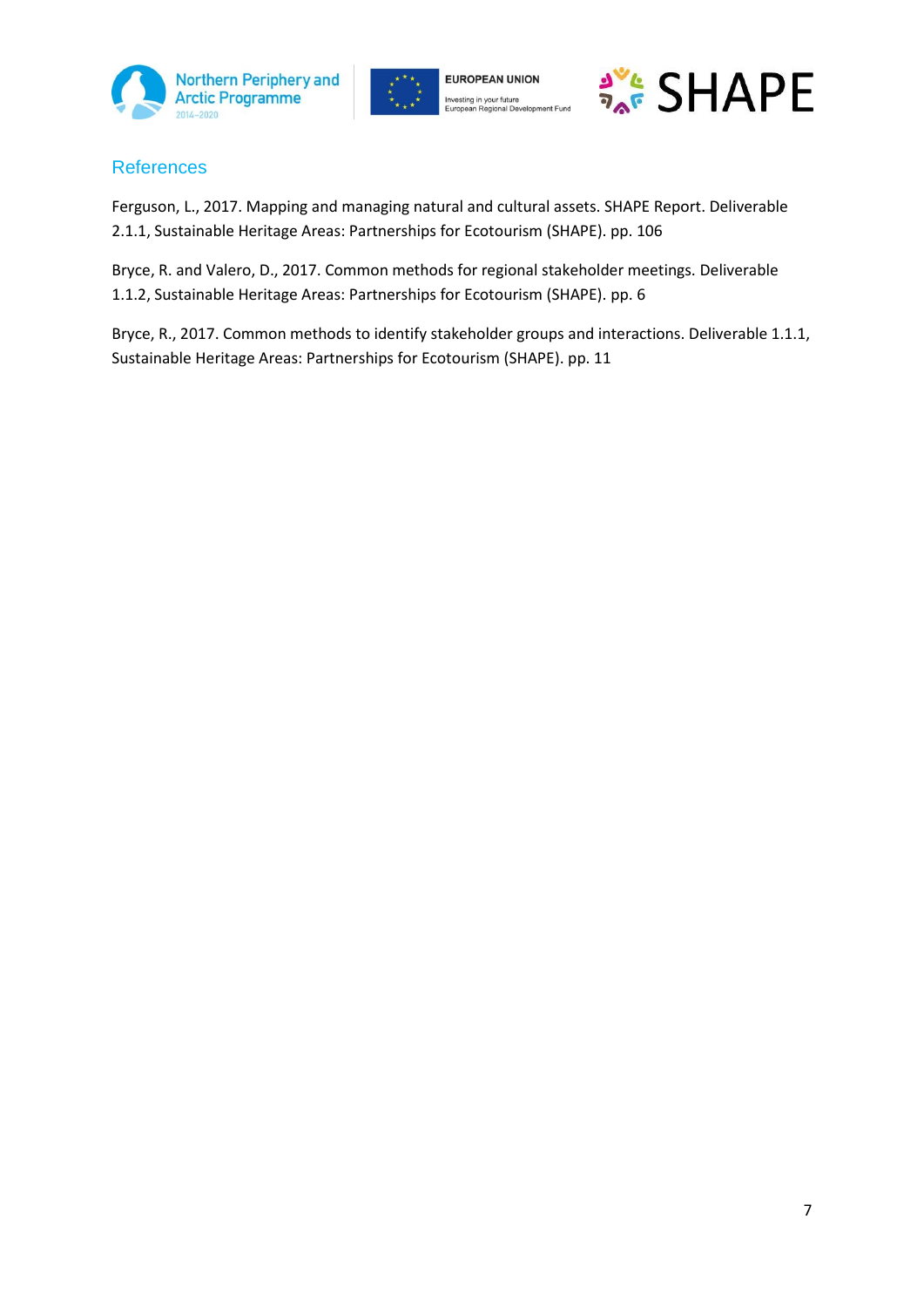



**EUROPEAN UNION** Investing in your future<br>European Regional Development Fund



# Appendix 1: Mapping Audit Template

| <b>Action</b>    |                                                                                            | Yes | <b>No</b> | <b>Partly</b> |
|------------------|--------------------------------------------------------------------------------------------|-----|-----------|---------------|
|                  | Asset mapping of some form has been undertaken                                             |     |           |               |
|                  | Tangible assets have been mapped                                                           |     |           |               |
|                  | Intangible assets have been mapped                                                         |     |           |               |
|                  | Participatory asset mapping has been undertaken                                            |     |           |               |
| been successful? | If yes, do you consider the participatory mapping to have                                  |     |           |               |
|                  | We have engaged in the following participatory styles:                                     |     |           |               |
| (i)              | Focus groups                                                                               |     |           |               |
| (ii)             | Surveys and/or interviews                                                                  |     |           |               |
| (iii)            | Geo-crowdsourcing (web-based data gathering)                                               |     |           |               |
| (iv)             | Data-mining - using existing online data                                                   |     |           |               |
|                  |                                                                                            |     |           |               |
|                  | The following stakeholders were involved in participatory                                  |     |           |               |
| mapping:         |                                                                                            |     |           |               |
| (i)              | National government                                                                        |     |           |               |
| (ii)             | Local government                                                                           |     |           |               |
| (iii)            | Tourism businesses                                                                         |     |           |               |
| (iv)             | Tourism organisations                                                                      |     |           |               |
| (v)              | Conservation organisations                                                                 |     |           |               |
| (vi)             | Local communities                                                                          |     |           |               |
| (vii)            | Visitors/tourists                                                                          |     |           |               |
| (viii)           | Other (please state below)                                                                 |     |           |               |
|                  |                                                                                            |     |           |               |
|                  | We have established approaches to mapping that are<br>varied and capture a range of assets |     |           |               |
|                  | We have mapped using the following approaches:                                             |     |           |               |
| (i)              | Whole assets approach (everything of value)                                                |     |           |               |
| (ii)             | Heritage or community values (e.g. history,<br>sense of place)                             |     |           |               |
| (iii)            | Storytelling mapping                                                                       |     |           |               |